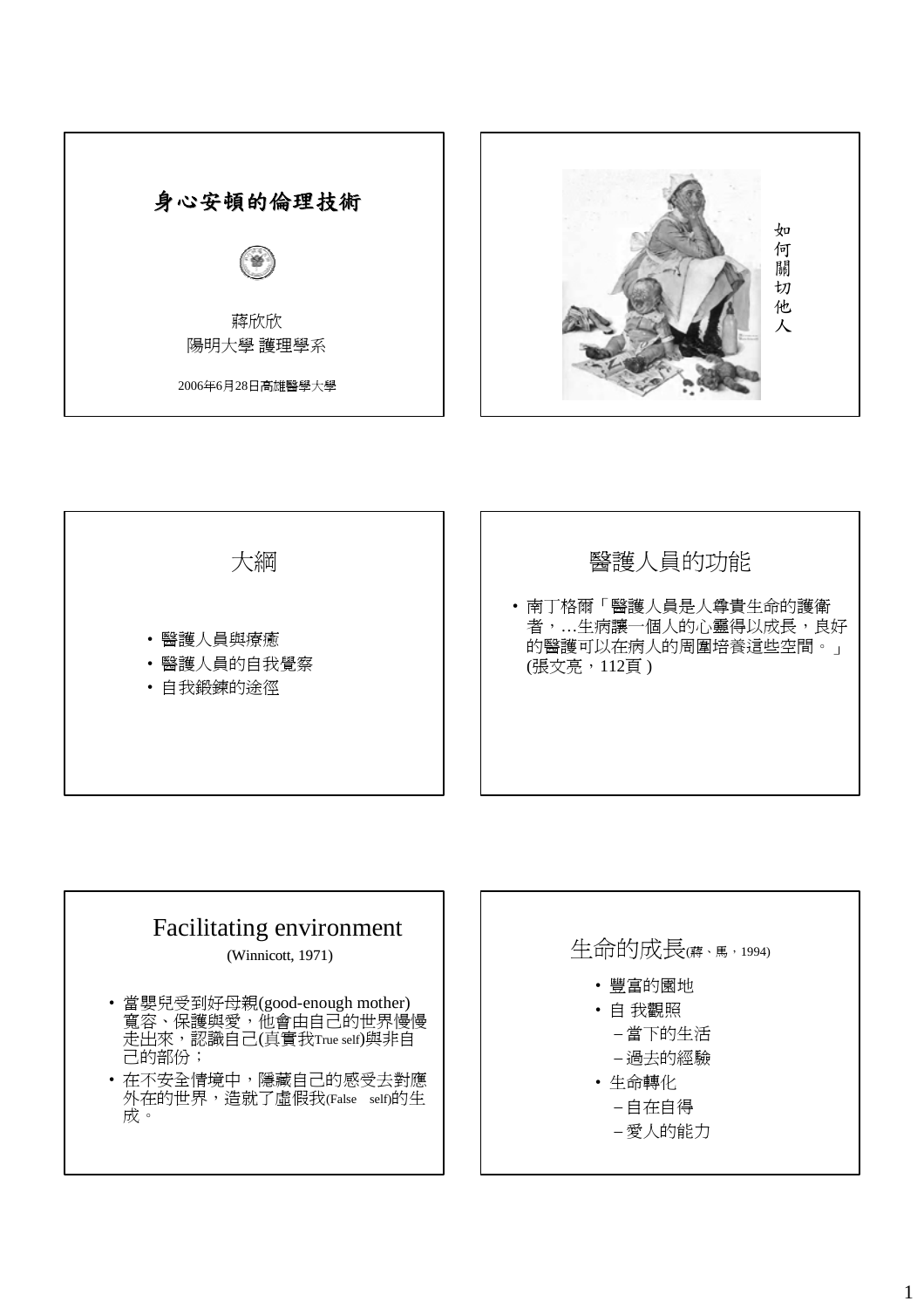

護病間的互爲主體性(蔣、余, 2001) 鏡照 • 照現自己 – Changing the self • 照現他人 – Changing the others

#### Changing the self: Reflexive involvement of the

• 生氣

• 自責

• 好奇

– 她為什麼騙我?

– 她在說什麼?

– 我沒有好好照顧他!

supervisor(Chiang, Tseng, & Lu, 1997)

- Mirroring from the attitude of the other
- Mirroring from the past experience

#### Changing the other: Inducing the mirror reaction of group members (Chiang, Tseng, & Lu, 1997)

- Reintroducing "the stored issues"
- Circular questioning
- Role playing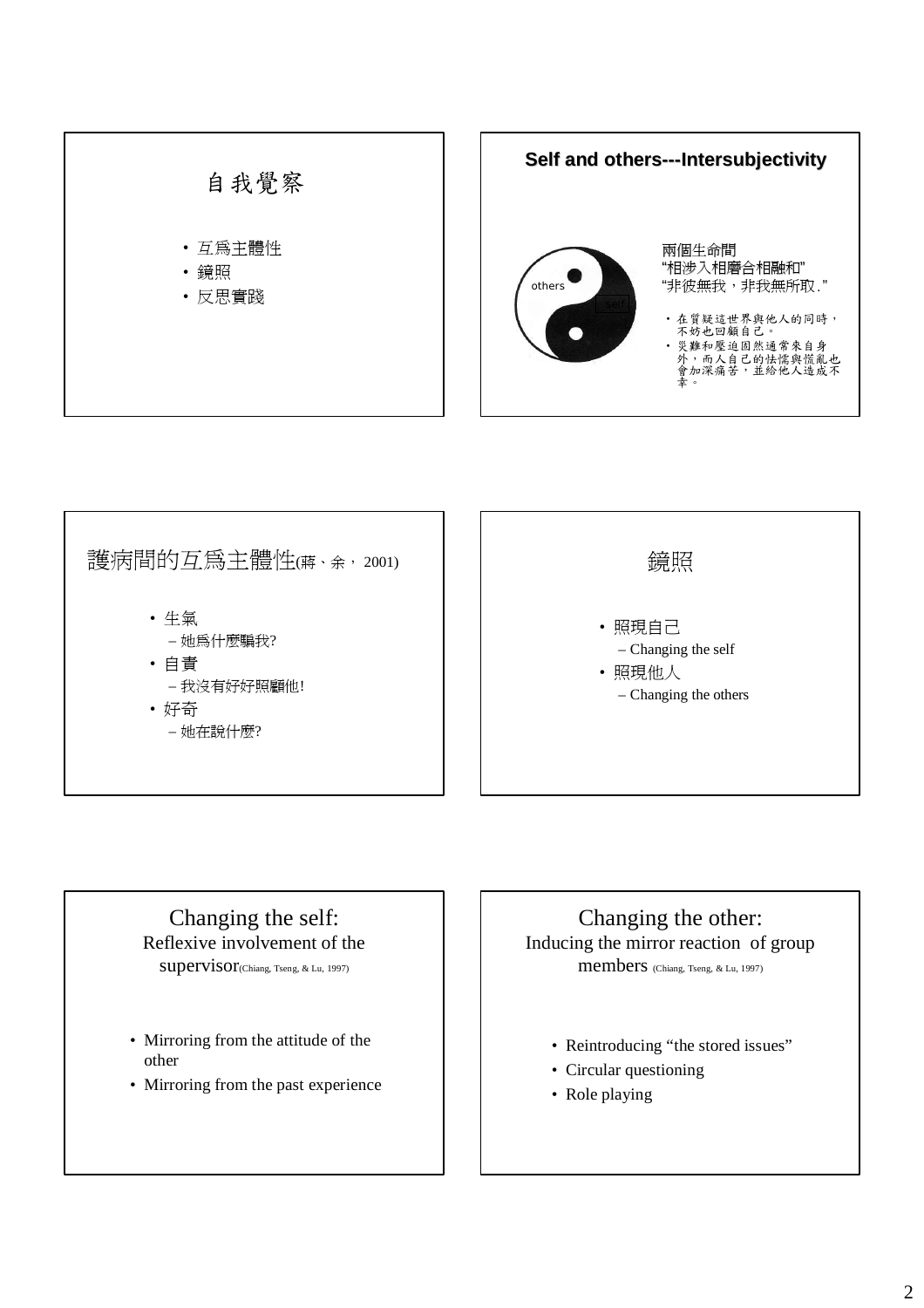

| (Chiang, Lu, & Wear, 2005) |                                              |                                    |                                          |
|----------------------------|----------------------------------------------|------------------------------------|------------------------------------------|
| Forms of caregiving        | Intrasubjective<br>self                      | Intersubjective<br>interaction     | Dazein                                   |
| Encumbered caring          | .Narcissistic self<br>•Egocentric            | • Fusion<br>• Manipulate<br>others | $\cdot$ To have/<br>Inauthentic          |
| Connected caring           | •Actualized self<br>•Recognition of<br>other | •Reciprocity<br>$-Co-exist$        | . To be and to have<br>·Undifferentiated |
| Reflected caring           | •Transcendent<br>self<br>•Mutuality          | .Good to others<br>•Commonweal     | .To be /Authentic                        |